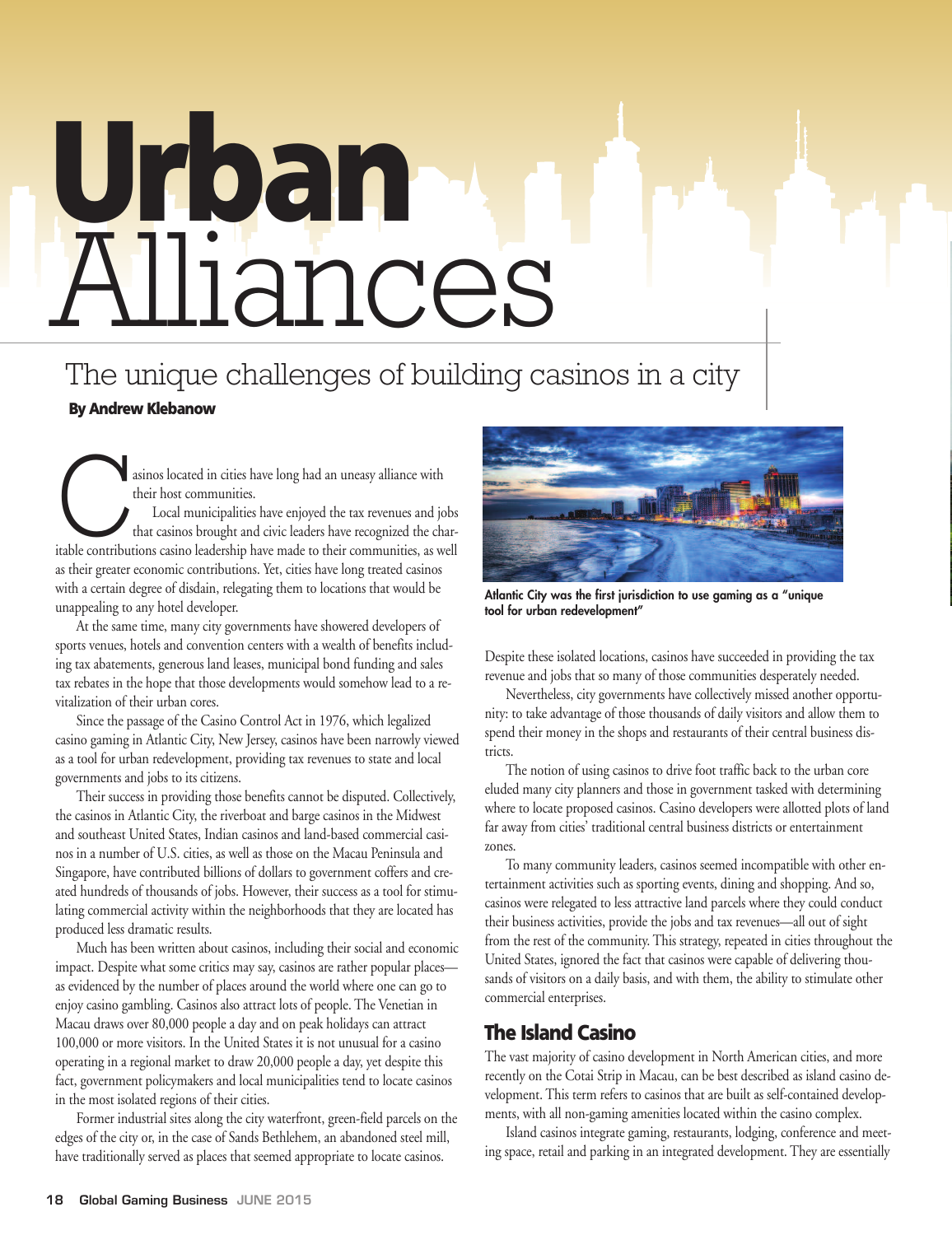

islands within a larger community. While they contribute to the greater community in terms of taxes paid, jobs created and goods and services purchased from local vendors, they are physically separated from the surrounding community.

Galaxy Macau is an excellent example of an island casino. Phase I of the master-planned integrated resort included three hotel brands with 2,200 keys, more than 30 restaurants and bars, and a casino with 600 tables and 1,500 electronic gaming devices. The casino-resort is an imposing structure, surrounded by a perimeter of lush landscaping and walkways. Directly across the street from the property sits the island community of Taipa. The casino is separated from the island's street grid by a busy boulevard and a light-rail transit system that is currently under construction.

The vast majority of patrons arrive by bus, taxi or private vehicle. A visitor seeking to leave the casino on foot can do so, but the walk can be imposing. Pedestrians must first navigate their way to the street, and then find a pedestrian crosswalk where it is safe enough to cross. This is no easy feat.

This is unfortunate, since the streets just across from the casino-resort are replete with restaurants, shops, coffee houses, nightlife and architecture built during Portuguese colonial rule. It is an attractive and appealing neighborhood that would be inviting to tourists, but is currently known mainly to its residents and the occasional visitor.

The planners of Galaxy Macau cannot be faulted for their design. Their task was to build an attractive, themed, integrated casino-resort with a wide variety of amenities to service their guests. They succeeded in building a magnificent property. They were never asked, nor did they probably consider, linking the resort to the surrounding neighborhood. It was designed as an island in the greater urban landscape.



**The lack of space in Macau's Peninsula region caused the development in Cotai**

#### **Atlantic City**

Beginning in 1976 with the legalization of gaming in Atlantic City, and again in the early 1990s with the introduction of riverboat and barge casinos, state governments restricted where casinos could be located and defined their physical forms.

In Atlantic City, casinos were restricted to two finite zones: along the Boardwalk and in an area known as the Marina District. Further, the New Jersey Casino Control Act of 1976 detailed the specific gaming and nongaming amenities that had to be included in any property applying for a gaming license. These included the number of hotel rooms, meeting space and other amenities that had to be included within the property. Regulations also defined the various access points into the casino so minors could be denied access while allowing their movement to non-gaming areas of the property.

The net result, in the case of the Boardwalk casinos, was that pedestrianfriendly entrances were located along the Boardwalk on the east side of those properties; porte cocheres were located along the north and south sides of these buildings where visitors could drop off their cars, while the western sides of these developments were occupied by parking garages and loading docks.

This functional design had the unintentional effect of restricting pedestrian traffic from the nearby street grid to the west, cutting off those neighborhoods from the casinos, which in turn led to their further economic decay. The Boardwalk casinos of Atlantic City failed to stimulate urban regeneration in the adjacent neighborhood, and in fact, contributed to their further isolation from the Boardwalk tourism zone in large part because of their physical designs.

#### **Riverboat Casinos**

Beginning in the 1990s, state governments in Iowa, Illinois, Indiana, Mississippi, Missouri and Louisiana legalized gaming on riverboats and barges. Iowa, Indiana, Illinois, Missouri and Louisiana further required that gaming activities be conducted only while riverboats cruised.

This required the development of dockside mooring areas, boarding pavilions, parking lots and eventually more elaborate non-gaming amenities to service patrons prior to and after their gaming cruises.

The specific sites on which many of these casinos were located were selected not by some grand urban planning scheme but by more practical concerns: the ability for riverboats to navigate on certain portions of the river as well as the availability of a sufficient amount of riverside land on which to build parking lots and boarding pavilions.

Many sites that were initially designated for casino development had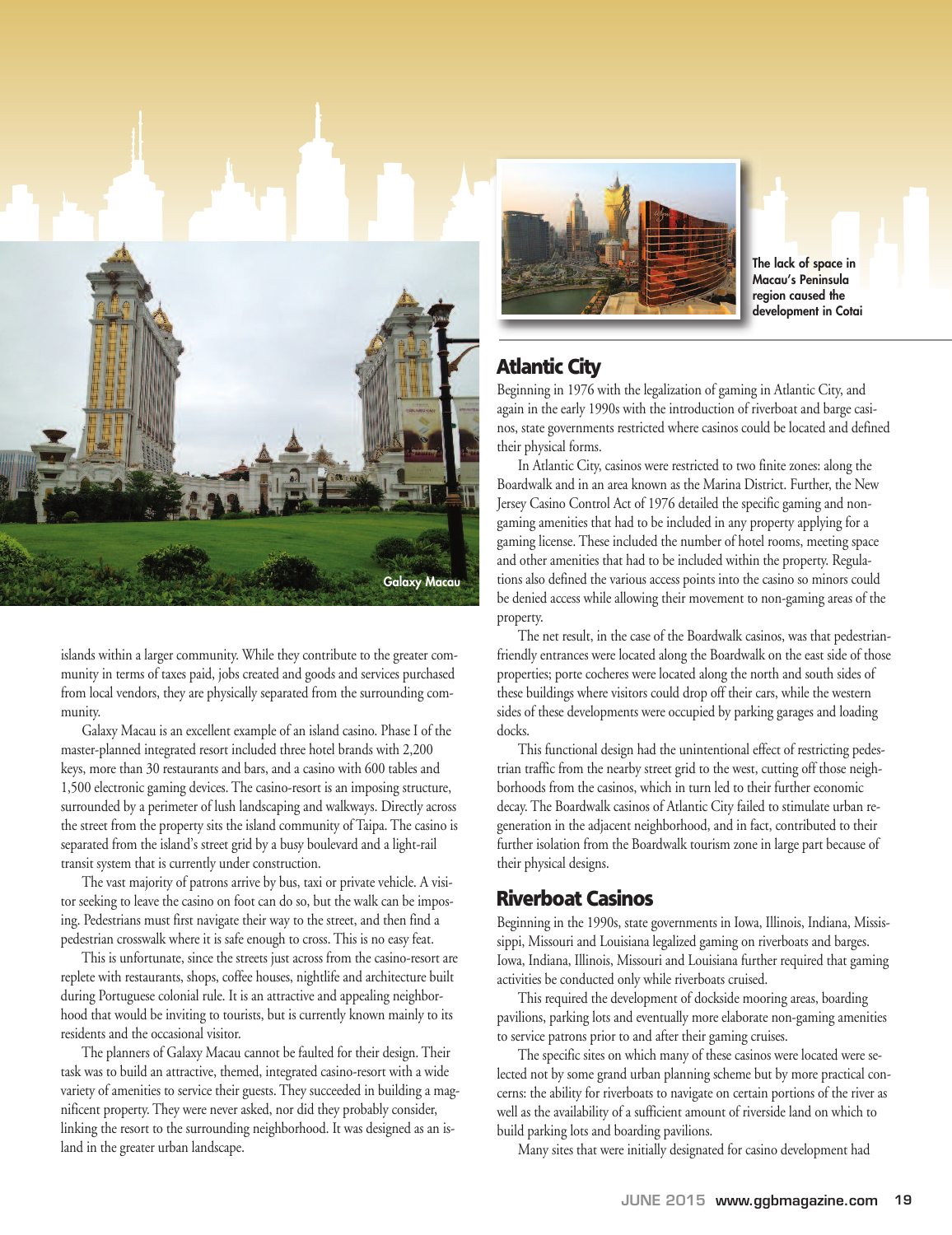

previously served as industrial sites, precisely because they afforded those industries access to the river for shipping and sufficient acreage for industrial production at affordable prices. The net results were that a vast majority of these casino sites were located far from other forms of commercial activity, and as such, could not be integrated into the urban fabric. Casinos that were restricted to riverboat gaming were built as stand-alone operations, and their primary contributions to the local community came in the form of tax revenue and jobs.

#### **Shreveport, Louisiana**

The development of the two casinos in Shreveport, Louisiana is a notable exception to this pattern of riverboat casino development, and offers an interesting case study in the evolution of urban gaming.

The first casino to open was Harrah's Shreveport, approximately one half mile north of Interstate 20. Originally comprised of a riverboat and boarding pavilion, Harrah's eventually added a hotel tower, complete with restaurants, meeting space and a multi-story parking garage. The property was eventually sold to Boyd Gaming and rebranded as Sam's Town Hotel & Casino.

Hollywood Casino Shreveport (now called Eldorado Shreveport) was built just south of Harrah's. The developer built a hotel tower, dining pavilion and parking garage in a single phase. Today, both properties have similar site footprints and physical relationships to the central business district, two blocks away.

The casino barges flank the river. Directly behind each casino sits a hotel tower. Across the street and connected by overhead walkways are multi-story parking garages. Behind the garages is the central business district. Patrons enter the casinos from their respective garages through enclosed walkways. Given that the casinos are located one block apart, there is some pedestrian traffic between the two casinos; however, the two parking garages act as a wall separating the casinos from the central business district and keep pedestrians off the street grid.

The Shreveport central business district is a traditional downtown office center with an 8 a.m.-to-5 p.m. traffic pattern. For the most part, it is devoid of commercial activity in the evening. Nonetheless, a modest nightlife district, underneath the bridge that runs to the south of the Eldorado, has emerged over the last 10 years.

While city planners no doubt envisioned casinos generating increased economic, commercial and tourism activity in the adjacent central business district, there was no formal planning effort to link the casinos to downtown. The location of the garages effectively blocked pedestrian movement from the casinos into downtown and the overhead walkways further segregated pedestrians from the street grid.

The net result is a gaming district that is separate and segregated from the central business district.



#### **Recent Trends**

Greektown Casino is located in the historic Greektown entertainment district in Detroit, Michigan. The property, an adaptive re-use of an existing building structure, was originally conceived as a true urban casino—one that was integrated into the surrounding entertainment and dining district to act as an anchor attraction. The property has always performed at levels below its two other primary competitors, and its financial performance maligned its reputation as a successful urban casino project.

The property has some inherent deficiencies. Unlike its two primary competitors, it does not offer convenient highway access. Arriving patrons must navigate through the downtown street grid to reach the property. The casino did not originally open with convenient and adjacent garage parking, forcing patrons to pay to park in nearby lots or private garages, while its competitors offered free garage parking with direct access to the casino. This turned out to be a critical success factor in a city that has long been riddled with high levels of street crime.

As an adaptive re-use the casino was inherently inefficient, with gaming divided among multiple levels. It also was limited in the number of non-gaming amenities. While the original operators envisioned marketing relationships with surrounding restaurants and retail outlets, licensing those businesses proved problematic.

Michigan gaming regulations required strict background checks of all vendors that do business with casinos, and some of those businesses could not obtain licensing or refused to submit to the onerous investigations demanded by the state's gaming regulators. The casino has also gone through a succession of owners, with Rock Gaming its current owner. With the addition of a hotel and parking structure in 2009, the casino now serves as an anchor attraction to the entertainment district.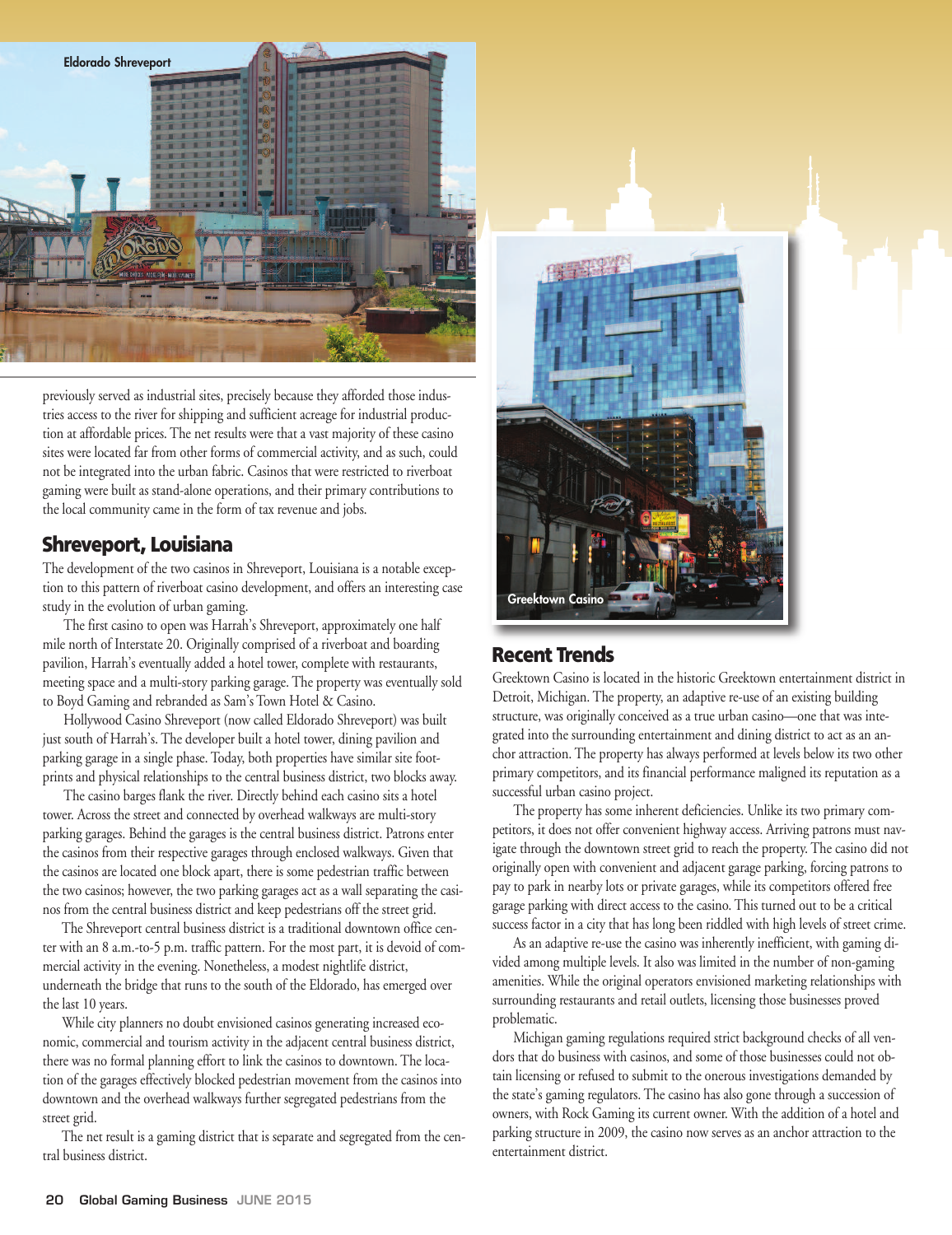#### OTHER AGENCIES CAN LEAVE YOU LOST IN THE





### We Speak Casino.

From big-name casinos to up-and-coming properties, RPM remains dedicated to giving every client the attention it deserves. No matter what the size, we always deliver great results. So our small clients grow bigger, and our big clients get better. Let us show you how.

> **Call today for a free presentation 800.475.2000.**

#### RPMADV.COM

**It was this design and consideration of the needs of the surrounding neighborhood that allowed MGM Resorts to receive**

**approval from the local community, and with it, a license to operate one of three resort casinos in the state.**

#### **The New Urban Casino**

Casino developers have come to understand that what they bring to a host community can be more than just jobs and tax revenue. Two projects, currently under development in the commonwealth of Massachusetts, offer a glimpse of what future casinos may look like.

To win one of the three coveted gaming licenses in Massachusetts, a developer had to first receive approval from the local population through a referendum. For the first time, casino developers had to consider how they could design their properties to not only be efficient but also be an attractive addition to the host community, and those residents had an opportunity to decide whether to allow a casino into their community.

#### **MGM Springfield**

MGM Springfield received voter approval and subsequently a gaming license for a new kind of urban casino, integrated into the fabric of an existing neighborhood. The site for the casino-resort, bounded by an interstate highway to the west and a commercial zone to the east, had fallen into a state of disrepair after a 2011 tornado destroyed a number of buildings. Rather than build an island in the middle of the city, MGM proposed a design that allowed the casino to connect to the street grid and encouraged the free flow of pedestrians and tourists into and out of the property.

It will include restaurants that will face the main boulevard and bring what is a massive project down to street-level scale. It was this design and consideration of the needs of the surrounding neighborhood that allowed MGM Resorts to receive approval from the local community, and with it, a license to operate one of three resort casinos in the state.



**MGM Springfield**

#### **Downtown Breakdown**

In many ways, a casino is like any other large commercial enterprise that attracts thousands of people a day. An arena, ballpark or convention center all attract and accommodate large amounts of people. A portion of those visitors in turn spill into the surrounding commercial zones and spend money in restaurants and stores.

What sets a casino apart is that it attracts people every day of the year, rather than on game days or when a convention is scheduled. Properly planned and executed, a casino can have a greater, positive impact than other forms of urban regeneration at far less cost to the city.

No other reason better explains why casinos built in cities have not lived up to their potential than government's mission versus the casino developer's mission. For the operator, the mission is to enhance wealth for its shareholders. For local government, the mission has always been about job creation and tax generation. Those have always been the fundamental missions of casino development.

In addition to profitability, taxes and jobs, an urban casino's mission must also be to enhance the quality of life for those businesses and people who live near the casino, and to act as a catalyst for growth and urban regeneration. Once these new missions are defined, the casino developer and local government can collaborate to achieve them.

*Andrew Klebanow is managing partner for Global Market Advisors. This article was derived from a white paper of the same title. It can be viewed and downloaded at www.globalmarketadvisors.com/library.*